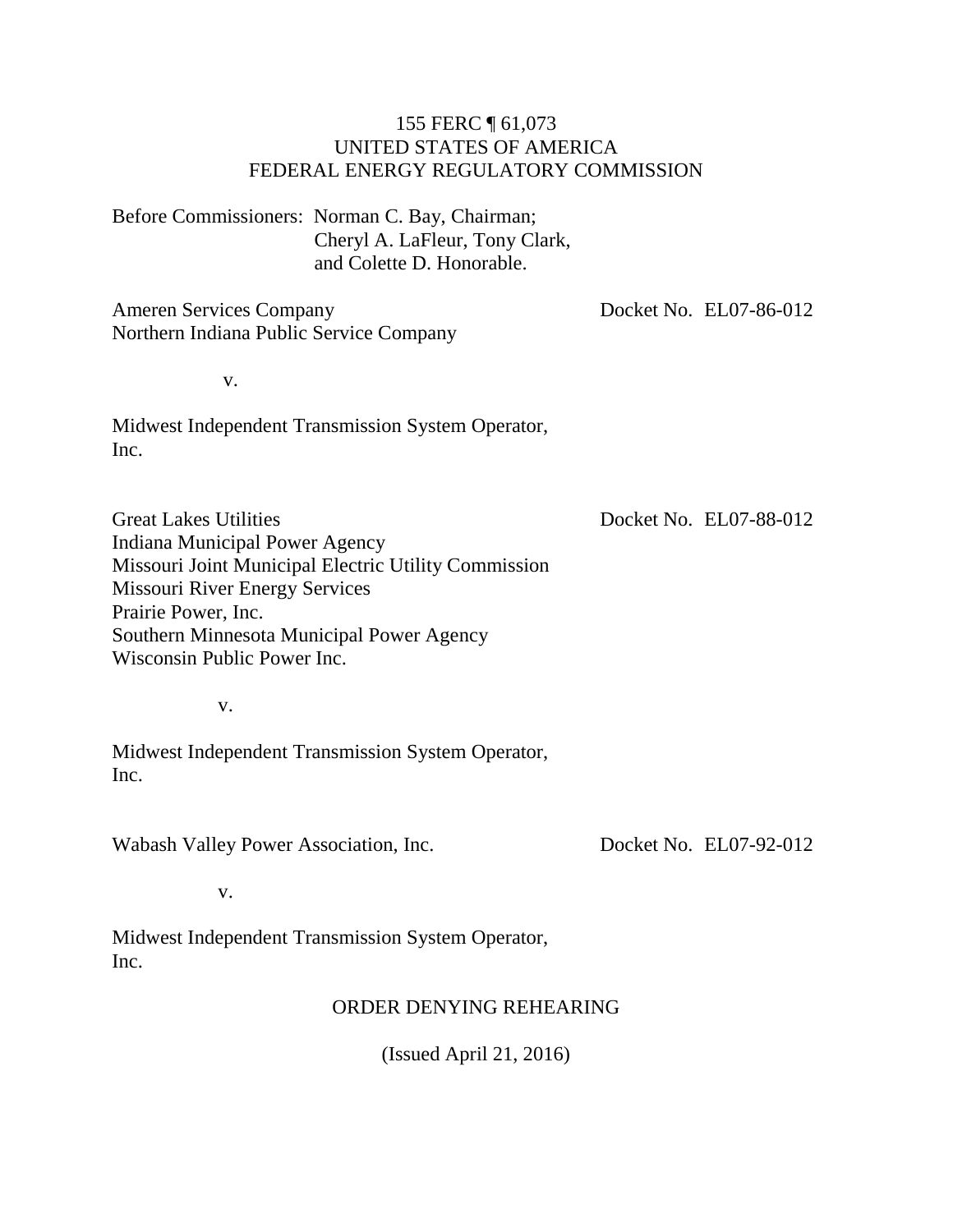1. On June 2, 2010, the Commission issued an order**<sup>1</sup>** accepting in part and rejecting in part a compliance filing submitted by the Midwest Independent Transmission System Operator, Inc. (MISO) in response to the Commission's Order on Paper Hearing in this proceeding.**<sup>2</sup>** In this order, we deny rehearing of the Paper Hearing Compliance Order.

### **I. Background**

 $\overline{a}$ 

2. In 2007, a number of companies (collectively, Complainants) filed complaints against MISO under section 206 of the Federal Power Act (FPA) and Rule 206 of the Commission's Rules of Practice and Procedure.**<sup>3</sup>** These complaints concerned the allocation of real-time Revenue Sufficiency Guarantee charges to market participants under MISO's tariff.<sup>4</sup> The Complainants alleged that the real-time Revenue Sufficiency Guarantee rate, which is based in part on virtual supply offers, is unjustly and unreasonably assessed on only a subset of market participants making both virtual supply offers and withdrawals of energy. **5** The Complainants argued that there is no justification

**<sup>1</sup>** *Ameren Services Company v. Midwest Indep. Transmission Sys. Operator, Inc.,*  131 FERC ¶ 61,210 (2010) (Paper Hearing Compliance Order).

**<sup>2</sup>** *Ameren Services Company v. Midwest Indep. Transmission Sys. Operator, Inc.*, 125 FERC ¶ 61,161 (2008) (Order on Paper Hearing), *order on reh'g*, 127 FERC ¶ 61,121 (2009). Effective April 26, 2013, MISO changed its name from "Midwest Independent Transmission System Operator, Inc." to "Midcontinent Independent System Operator, Inc."

**<sup>3</sup>** 16 U.S.C. § 824e (2012); 18 C.F.R. § 385.206 (2015). The Complainants are: Ameren Services Company and Northern Indiana Public Service Company; Great Lakes Utilities, Indiana Municipal Power Agency, Missouri Joint Municipal Electric Utility Commission, Missouri River Energy Services, Prairie Power, Inc., Southern Minnesota Municipal Power Agency, and Wisconsin Public Power Inc.; and Wabash Valley Power Association, Inc.

**<sup>4</sup>** For additional background to this proceeding, *see Ameren Services Company v. Midwest Indep. Transmission Sys. Operator, Inc.*, 121 FERC ¶ 61,205, at PP 5-9 (2007) (Order on Revenue Sufficiency Guarantee Complaints), *order on reh'g*, 125 FERC ¶ 61,162 (2008).

**<sup>5</sup>** The tariff provision that the Complainants challenged states that the real-time Revenue Sufficiency Guarantee charge is allocated to any market participant that "actually withdraws energy" on a given operating day. Complainants alleged that virtual supply offers and generator deviations cause Revenue Sufficiency Guarantee charges to

(continued…)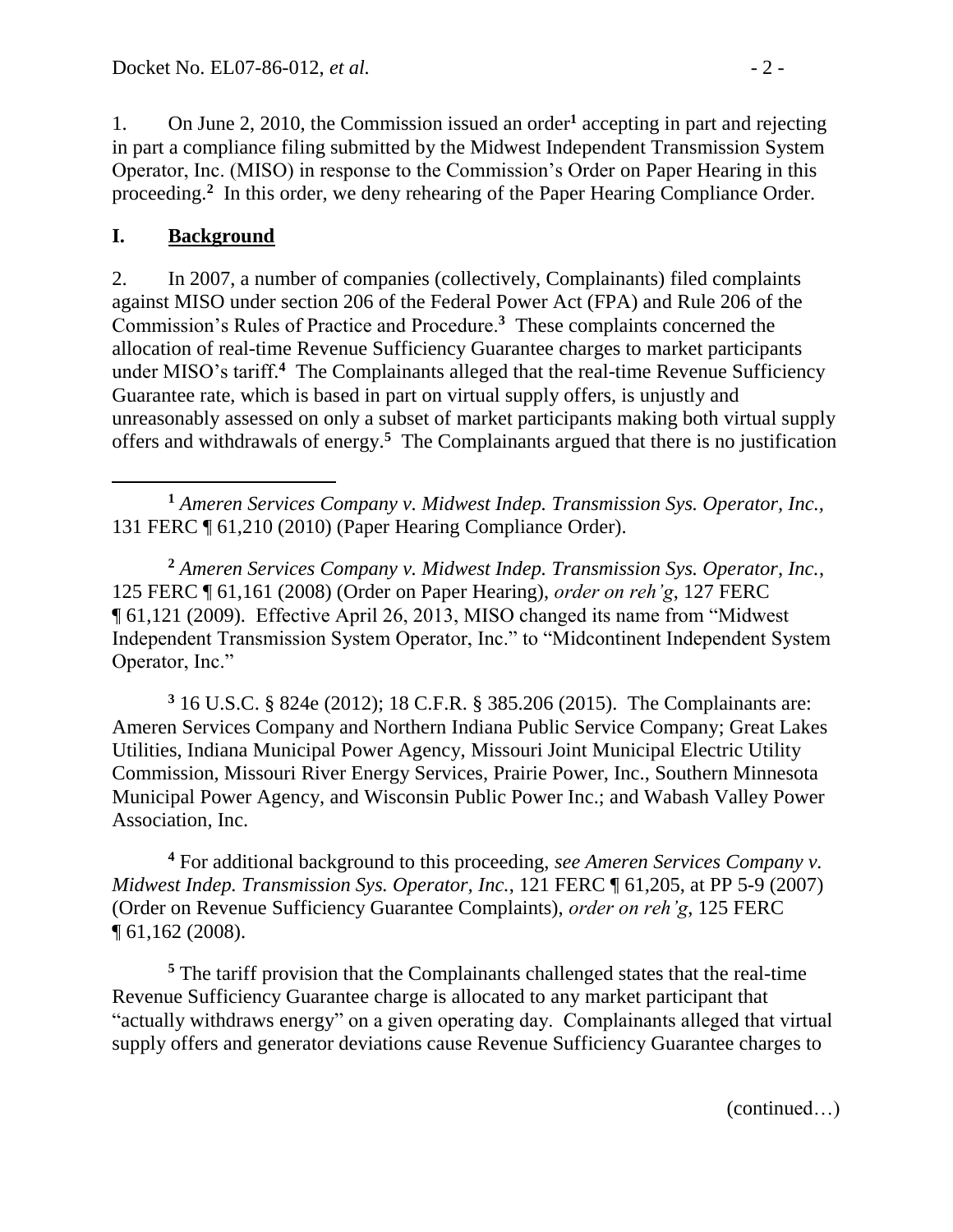for differentiating among virtual supply offers with regard to Revenue Sufficiency Guarantee charge allocation and that the Commission's prior orders have found that there is no basis for doing so. The Complainants asked the Commission to set for hearing the issue of tariff revisions necessary to remedy this alleged discrimination.

3. In the Order on Revenue Sufficiency Guarantee Complaints, the Commission granted in part and denied in part the relief the Complainants requested.**<sup>6</sup>** It found that MISO's existing Revenue Sufficiency Guarantee cost allocation methodology may not be just and reasonable, but that the methodologies the Complainants proposed also had not been shown to be just and reasonable. The Commission thus established a refund effective date of August 10, 2007 and set the complaints for paper hearing.

4. In the Order on Paper Hearing, which followed the paper hearing, the Commission found that the Complainants' proposed replacement cost allocation (Interim Rate), which eliminates the "actually withdraws energy" language from section 40.3.3 of the current MISO tariff, would provide the basis for a just and reasonable rate.**<sup>7</sup>** The Commission also required that the term "cleared" should be inserted before "virtual offers" in this provision of the current tariff. The effects of the changes were to eliminate the distinction between market participants that conducted both physical and virtual trades, and those that conducted only virtual transactions, and to specify that only cleared virtual supply offers (and not all virtual supply offers) would be assessed Revenue Sufficiency Guarantee charges. The Commission required MISO to submit a compliance filing with revised tariff provisions that delete the "actually withdraws energy" language from the current tariff and inserts "cleared" before "virtual offers" in a compliance filing.**<sup>8</sup>** MISO submitted this compliance filing on December 10, 2008.

5. In the Paper Hearing Compliance Order, the Commission accepted in part and rejected in part the December 10, 2008 compliance filing. The Commission accepted the proposed revisions to eliminate the phrase "actually withdraws energy" and to insert the term "cleared" before "virtual offers" in the Revenue Sufficiency Guarantee charge provision of the current tariff, finding these revisions to be in compliance with the

be incurred, but that the provision unjustly and unreasonably assigned such costs only to market participants making physical withdrawals of energy. Order on Paper Hearing, 125 FERC ¶ 61,161 at PP 12-13.

**<sup>6</sup>** Order on Revenue Sufficiency Guarantee Complaints, 121 FERC ¶ 61,205.

**<sup>7</sup>** Order on Paper Hearing, 125 FERC ¶ 61,161 at P 105.

**8** *Id.* PP 105, 108, Ordering Paragraph (B).

 $\overline{a}$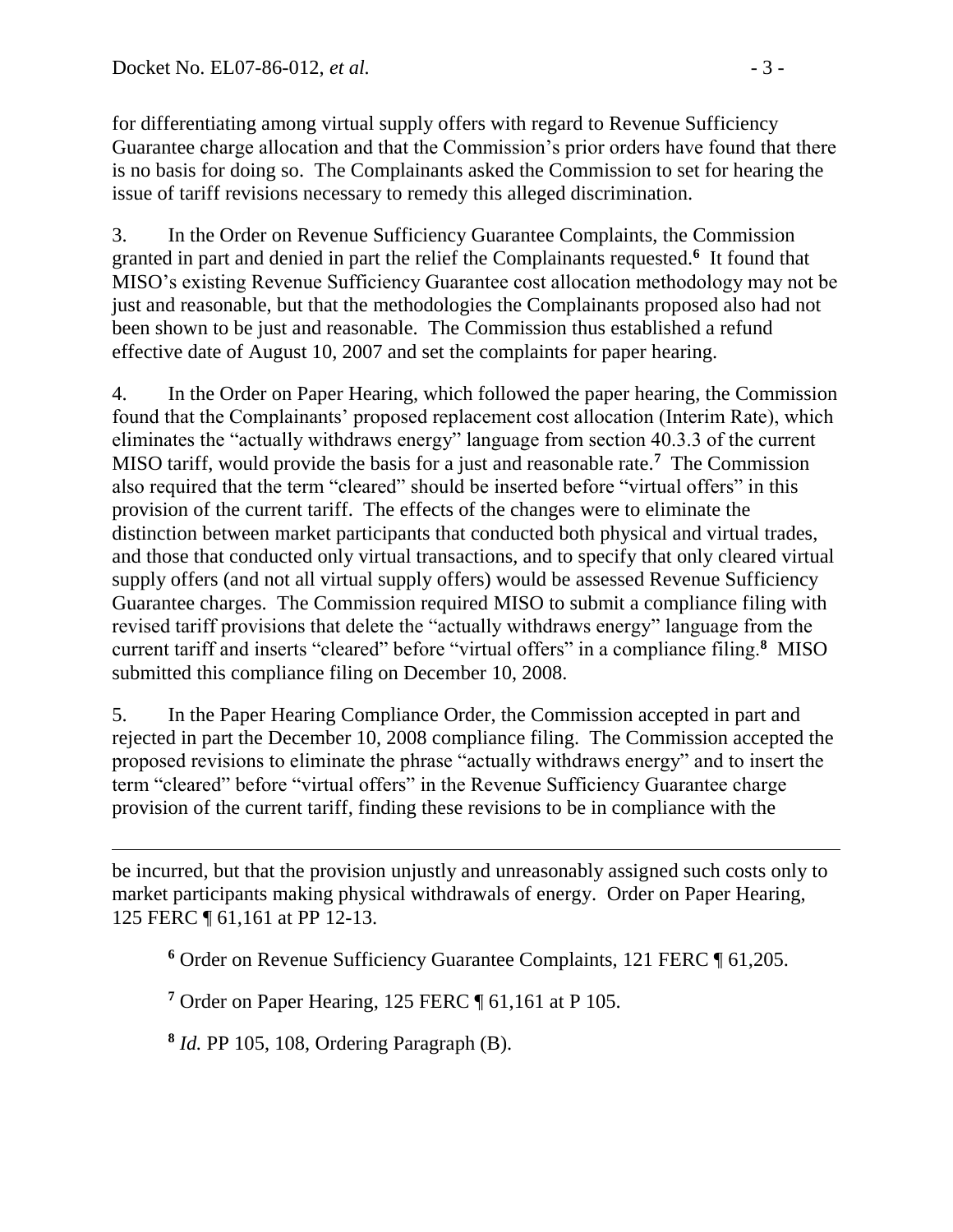requirements of the Order on Paper Hearing.**<sup>9</sup>** The Commission rejected proposed revisions to address other aspects of the Revenue Sufficiency Guarantee charge and charge rate, as well as various arguments that the Commission erred in accepting the Interim Rate, finding that they are outside the scope of this proceeding.**<sup>10</sup>** Finally, over protestors' arguments, the Commission indicated there was no need for additional reports and procedures on refunds, noting that MISO is holding stakeholder discussions on refunds and resettlement.**<sup>11</sup>**

6. Timely requests for rehearing of the Paper Hearing Compliance Order were submitted by EPIC Merchant Energy, LP, SESCO Enterprises, LLC, CAM Energy Trading, LLC, JPTC, LLC, Jump Power, LLC, Solios Power, LLC and Energy Endeavors, LLC (collectively Financial Marketers), Tenaska Power Services Co. (Tenaska Power) and Westar Energy, Inc. (Westar). DC Energy Midwest, LLC (DC Energy) also filed a request for clarification.

# **II. Discussion**

# **A. Requests for Rehearing and Clarification**

7. Westar argues that the Commission erred in finding that the issue of resettlement is outside the scope of this proceeding. According to Westar, because the Commission required a resettlement in the Order on Paper Hearing and MISO proposed a resettlement – albeit on a different basis – in its December 10, 2008 compliance filing, the Commission should address the resettlement in order to correct the unreasonable and unauthorized resettlement that has already taken place.**<sup>12</sup>**

8. Westar contends that the Commission incorrectly assumed in the Paper Hearing Compliance Order that MISO recalculated the Revenue Sufficiency Guarantee charge so that any exempted amounts are taken out of the calculation of both the numerator and denominator of the charge.**<sup>13</sup>** Based on MISO resettlement documents, Westar asserts that MISO proposed to remove several categories of deviations that MISO had recently

**<sup>10</sup>** *Id.* P 23.

**<sup>11</sup>** *Id.* P 26.

**<sup>12</sup>** Westar Rehearing Request at 14.

**<sup>13</sup>** *Id.* at 7 (citing Paper Hearing Compliance Order, 131 FERC ¶ 61,210 at P 7).

**<sup>9</sup>** Paper Hearing Compliance Order, 131 FERC ¶ 61,210 at PP 22-23.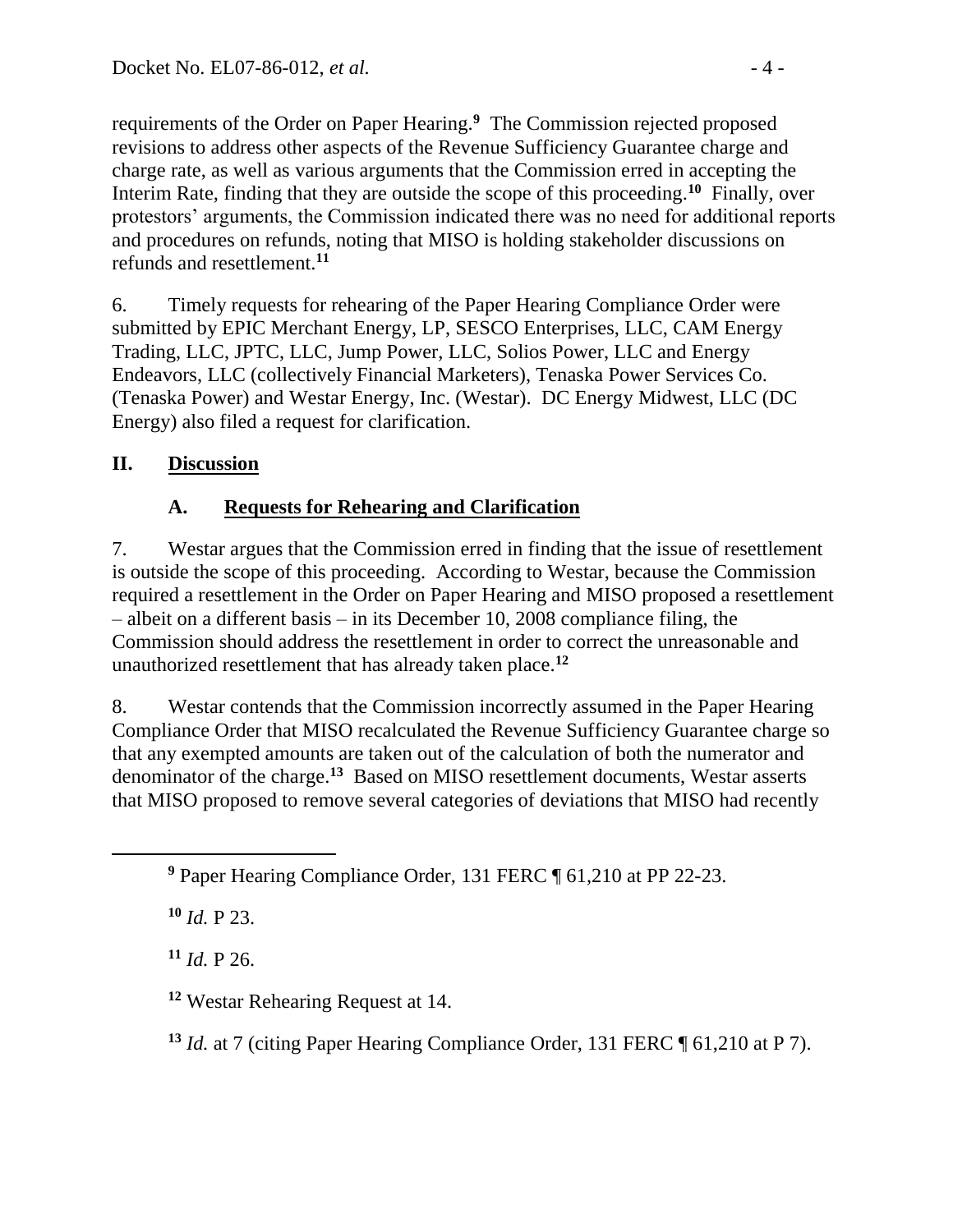proposed for the first time should be exempt, and it proposed to remove them only from the denominator of the calculation but not to remove the associated costs from the numerator.**<sup>14</sup>**

9. Westar argues that the MISO resettlement, which is effective for the period between November 5, 2007 and November 9, 2008, is inconsistent with the Order on Paper Hearing and therefore should be rejected. Westar notes that MISO changed the calculation of Revenue Sufficiency Guarantee charges for this time period unilaterally, without filing new tariff sheets with the Commission and without receiving approval from the Commission of its proposal to resettle made in the December 10, 2008 compliance filing. Westar considers the MISO resettlement to be contrary to the tariff and cost causation.**<sup>15</sup>**

(i) Load Imbalance served via GFA Carve-out Schedules; (ii) Schedule changes from GFA Carve-Out Schedules and schedule changes associated with dynamically dispatchable schedules that follow [MISO] instructions; (iii) Undergeneration setpoint deviation volumes from uninstructed deviation exempted units, including intermittent units and those serving GFA Carve-Out Schedules; (iv) Overgeneration setpoint deviation volumes from uninstructed deviation exempted units including intermittent units and those serving GFA Carve-Out Schedules; (v) Derate Volumes from uninstructed deviation exempted units, including intermittent units and those serving GFA Carve-Out Schedules; (vi) Must-Run Volumes from uninstructed deviation exempted units, including intermittent units and those serving GFA Carve-Out Schedules; and (vii) Virtual Supply Offers of Market Participants that did not actually withdraw energy.

Westar Rehearing Request at 3-4 (citing MISO December 8, 2008 Compliance Filing at 7-8, Docket ER04-691-091).

**<sup>15</sup>** Westar Rehearing Request at 6.

 $\overline{a}$ **<sup>14</sup>** Westar notes that MISO identified the following categories of deviations as exempt from the Revenue Sufficiency Guarantee charge in a compliance filing it made on December 8, 2008 in Docket ER04-691: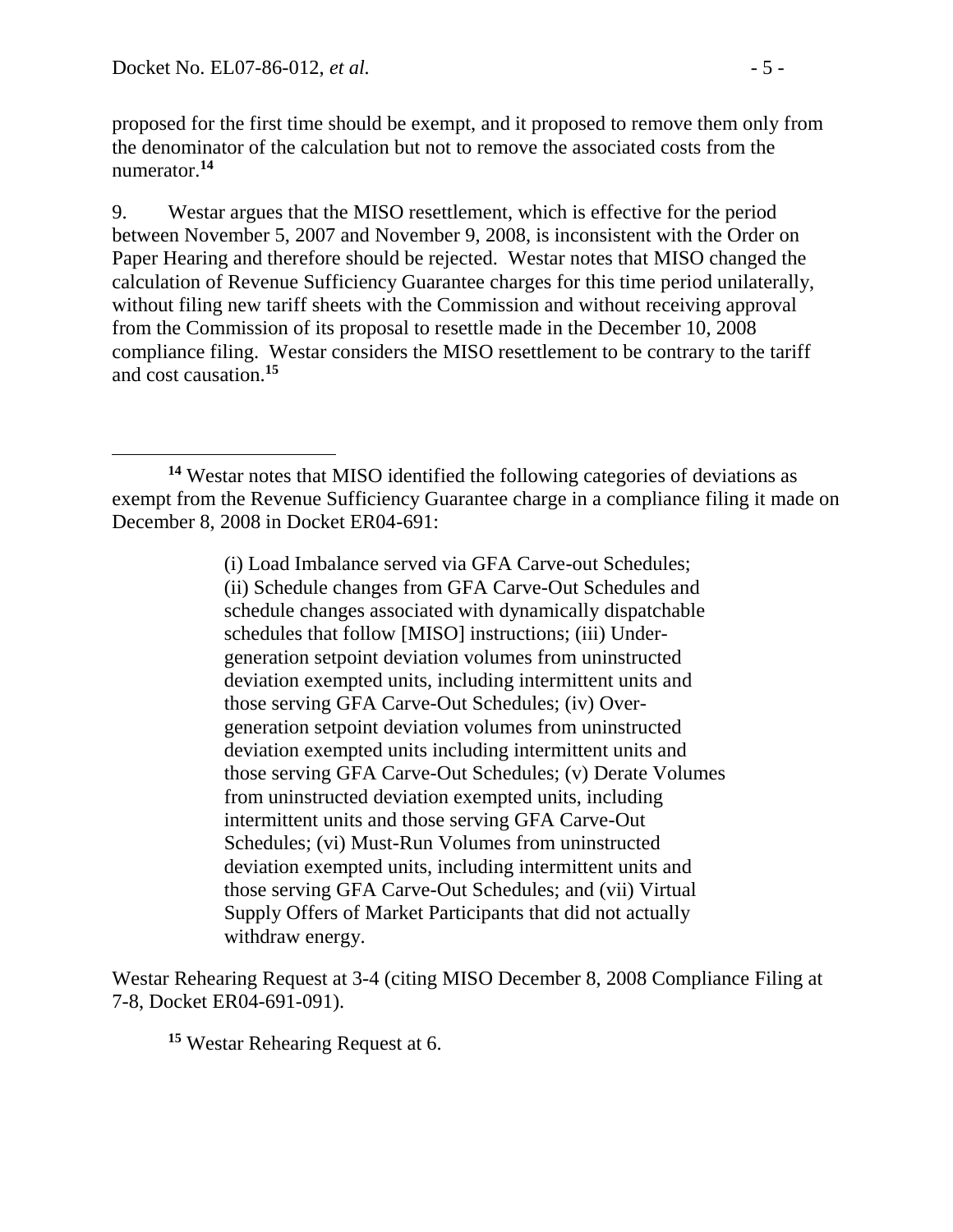10. Tenaska Power argues that the Commission erred by failing to order MISO to pay refunds with interest.**<sup>16</sup>** Tenaska Power contends that MISO should pay refunds with interest to the extent it has resettled and assessed Revenue Sufficiency Guarantee charges in excess of the Interim Rate. Tenaska Power explains that MISO, in its stakeholder discussions on resettlement, proposed to exclude exempted deviations from the denominator of the Revenue Sufficiency Guarantee charge, and that this resulted in a rate higher than the Interim Rate.**<sup>17</sup>**

11. Tenaska Power also argues that MISO should be required to propose changes to the tariff on file and have those changes accepted by the Commission. According to Tenaska Power, MISO proposes to implement its increase without filing any tariff revisions or receiving Commission authorization; as such, its proposal violates the filed rate doctrine and the Commission's policy that compliance filings do not become effective until accepted by the Commission. Tenaska Power faults the Paper Hearing Compliance Order for failing to address these violations.

12. Financial Marketers consider the MISO proposal in Docket No. ER04-691 to recalculate the Revenue Sufficiency Guarantee charge by removing exempted deviations to be unjust since it shifts substantial costs to Financial Marketers. Because the Paper Hearing Compliance Order found the December 10, 2008 compliance filing to be inadequate and the Commission failed to order refunds with interest, Financial Marketers argue that MISO should be required to issue refunds with interest for all Revenue Sufficiency Guarantee charges that have occurred due to the unlawful and unauthorized decision to exclude certain exempt deviations from the denominator.**<sup>18</sup>**

13. Westar points out that the statement in the Paper Hearing Compliance Order that MISO is holding stakeholder discussions on refunds and resettlement is not correct. Westar indicates MISO is not holding discussions and has already issued bills and collected payments.**<sup>19</sup>** Financial Marketers agree that no stakeholder meetings took place regarding refunds for RSG payments. **20** Tenaska Power also agrees and contends the Commission did not engage in reasoned decision-making when it accepted MISO's

**<sup>17</sup>** *Id.* at 8.

**<sup>19</sup>** Westar Rehearing Request at 14.

**<sup>20</sup>** Financial Marketers Rehearing Request at 8.

**<sup>16</sup>** Tenaska Power Rehearing Request at 3.

**<sup>18</sup>** Financial Marketers Rehearing Request at 14.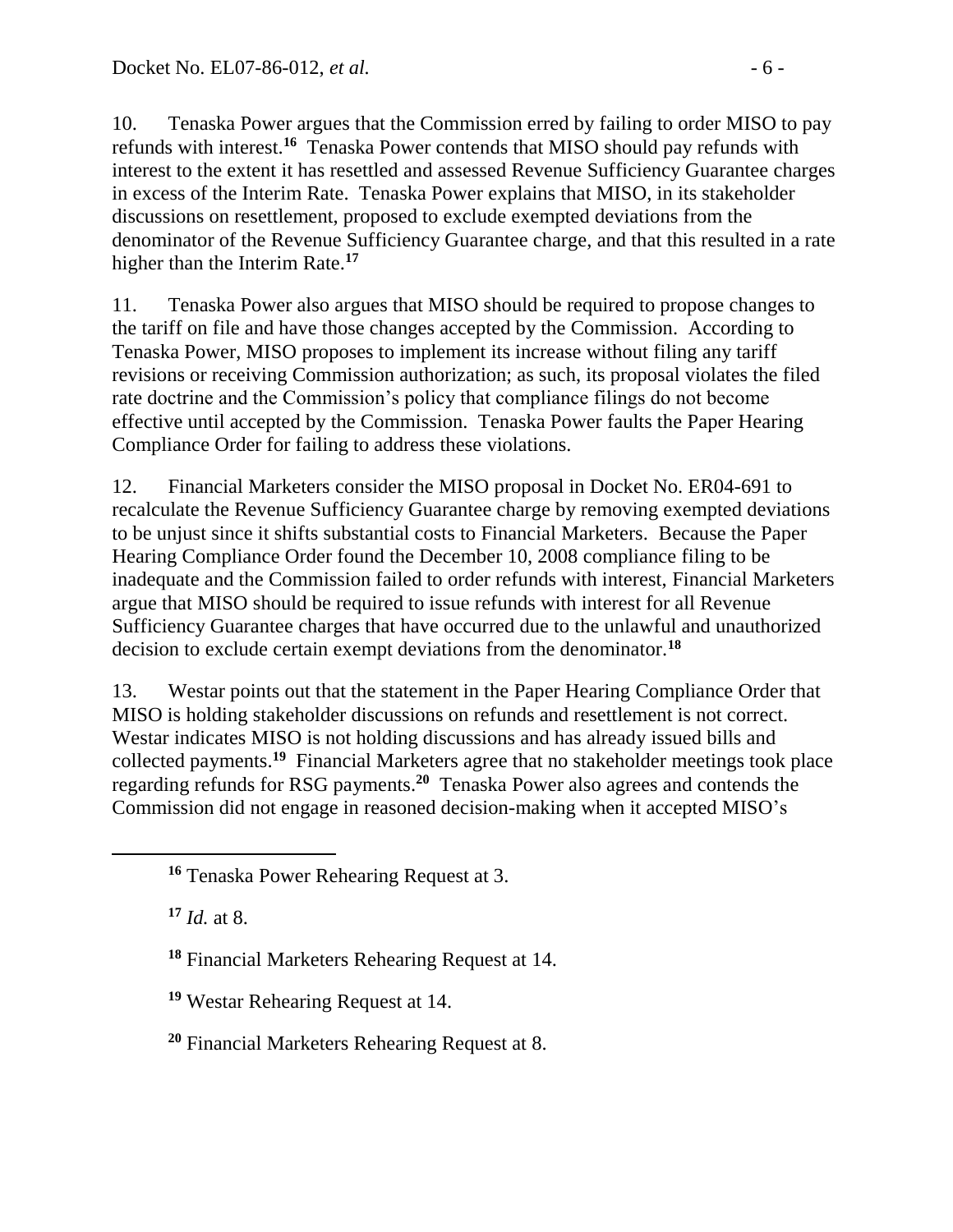misrepresentations and did not give due consideration to other parties' requests that MISO provide detailed refund reports or establish a Commission proceeding to resolve refund and billing disputes. **21**

14. While DC Energy agrees that MISO is not holding discussions, it believes that refunds should be addressed in the proceedings in which the Commission rules on MISO's proposed exemption of deviations. DC Energy requests prompt action on Revenue Sufficiency Guarantee charge-related issues, and notes that the Interim Rate is harming the market.

15. Financial Marketers contend that MISO began charging virtual transactions of market participants without actual withdrawals of energy while the December 10, 2008 compliance filing remained pending before the Commission, thus violating fundamental rate principles and protections.**<sup>22</sup>**

16. Financial Marketers fault the Commission for not taking action to stop the unjust, unreasonable and unduly discriminatory Revenue Sufficiency Guarantee charges, which violate the Commission's directives in the Order on Paper Hearing. Financial Marketers cite to analysis undertaken in Docket No. ER09-411 as evidence for its claims that virtual supply offers have been overcharged.**<sup>23</sup>** Financial Marketers consider this harm irreparable because they will never be made whole for the high costs they are experiencing as a result of an illiquid market. According to Financial Marketers, in order to fulfill its obligations under section 205 of the FPA and to prevent further irreparable harm the Commission must take immediate action to replace the Interim Rate with a just and reasonable allocation of costs and to require refunds with interest to market participants that have been overcharged.**<sup>24</sup>**

### **B. Commission Determination**

17. In their requests for rehearing, Westar, Tenaska Power and Financial Marketers raise the same arguments regarding the MISO settlement process that DC Energy raised in the proceeding that resulted in the Paper Hearing Compliance Order.**<sup>25</sup>** We affirm the

**<sup>23</sup>** *Id.* at 10.

**<sup>24</sup>** Financial Marketers Rehearing Request at 13-14.

**<sup>25</sup>** Paper Hearing Compliance Order, 131 FERC ¶ 61,210 at PP 14-15.

**<sup>21</sup>** Tenaska Rehearing Request at 3.

**<sup>22</sup>** Financial Marketers Rehearing Request at 9.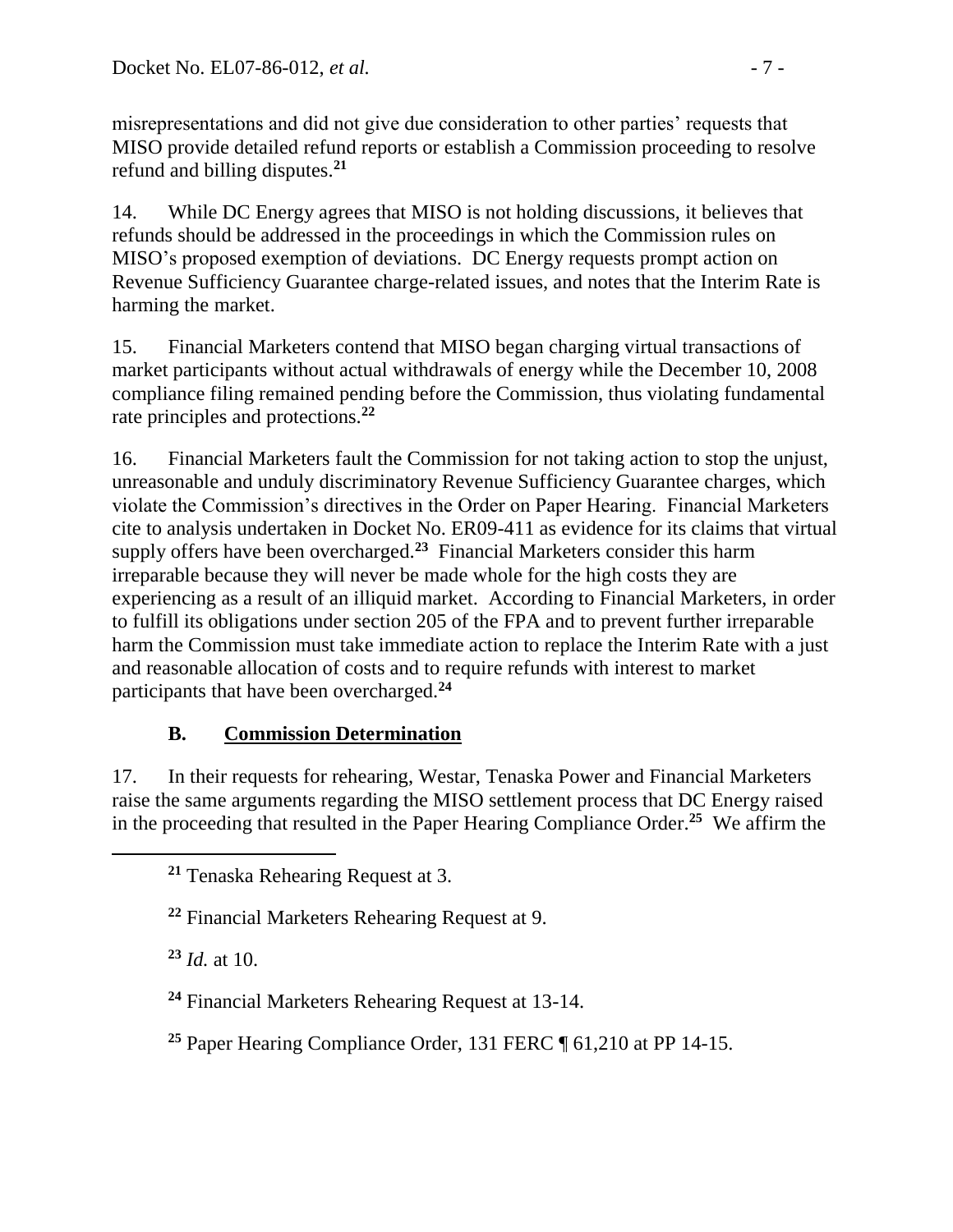finding in the Paper Hearing Compliance Order**<sup>26</sup>** that the issues of that order are strictly limited to the compliance requirements of the Order on Compliance Filing. The resettlement process undertaken by MISO, reflecting its interpretation of the MISO tariff with respect to exempted deviations, has been the subject of proceedings in Docket No. ER04-691.**<sup>27</sup>** Accordingly, refund issues associated with that resettlement must be addressed in that proceeding since the record on whether MISO has complied with its tariff and Commission rulings is in that proceeding.

18. Tenaska Power argues that the Commission erred in relying on MISO's statement that it would hold stakeholder discussions concerning refunds and resettlement, and therefore in finding that reports and procedures regarding refunds were not necessary. This proceeding is strictly limited to compliance with the Order on Paper Hearing, and so the only resettlement properly of concern here is the resettlement associated with the Commission's requirements in the Order on Paper Hearing that MISO eliminate the phrase "actually withdraws energy" and insert the term "cleared" before "virtual offers" in the Revenue Sufficiency Guarantee charge. MISO resettlements and customer billing discussions that encompass a wide variety of Revenue Sufficiency Guarantee Charge adjustments are beyond the scope of this proceeding. The absence of stakeholder discussions that the Commission anticipated in the Paper Hearing Compliance Order has no bearing on whether MISO complied with the Order on Paper Hearing. Both Tenaska Power and Westar thus make broader allegations regarding the refund rate that we cannot properly consider on the record before us. As a result, even if the Commission incorrectly assumed that the discussions in question would take place, the fact that this issue is beyond the scope of this proceeding means that the incorrect assumption would not represent a legal error that could justify a grant of rehearing. We therefore deny rehearing on this issue.

19. We disagree with Financial Marketers' conclusion that the Paper Hearing Compliance Order found the December 10, 2008 compliance filing to be inadequate.**<sup>28</sup>** The Commission accepted all the tariff revisions proposed in that compliance filing that were within the proper scope of the proceeding.<sup>29</sup> These findings do not represent a

**<sup>26</sup>** *Id.* P 23.

 $\overline{a}$ 

**<sup>27</sup>** *See Midwest Indep. Transmission Sys. Operator, Inc.*, 118 FERC ¶ 61,212, *Midwest Indep. Transmission Sys. Operator, Inc.*, 121 FERC ¶ 61,131 (2007), and *Midwest Indep. Transmission Sys. Operator, Inc.*, 125 FERC ¶ 61,156 (2008).

**<sup>28</sup>** Financial Marketers Rehearing Request at 7.

**<sup>29</sup>** Paper Hearing Compliance Order, 131 FERC ¶ 61,210 at P 23.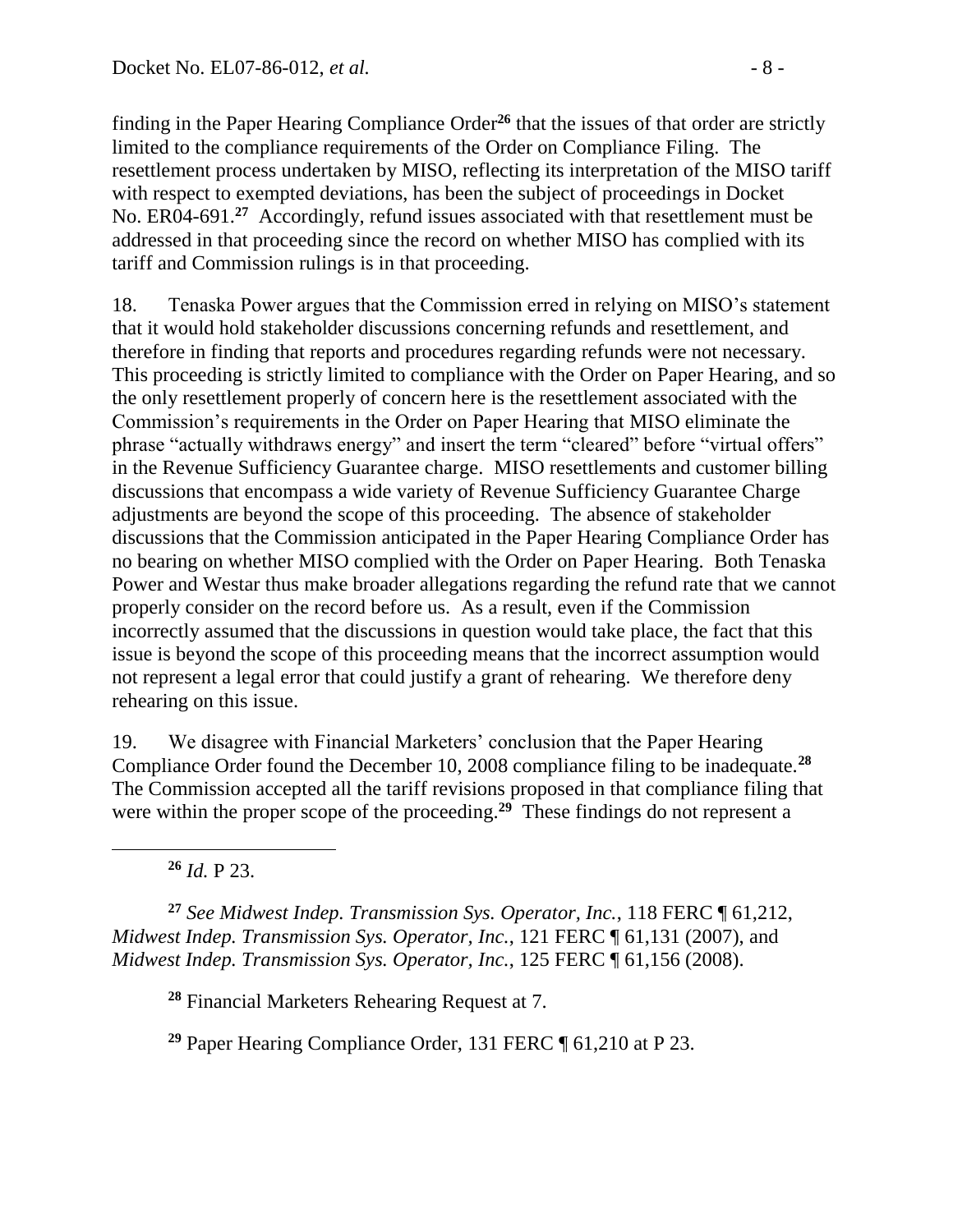determination of inadequacy with respect to the requirements of the Paper Hearing Compliance Order, and therefore do not provide a basis to order refunds in this proceeding.

20. We disagree with Financial Marketers' claim that by charging virtual transactions of market participants without actual withdrawals of energy while the December 10, 2008 compliance filing remained pending before the Commission, MISO violated fundamental rate principles and protections of the FPA. Financial Marketers support their argument with a number of citations, but the cases on which they rely are inapplicable here. In addition, we find that there is a sound legal basis for MISO's action.

21. Section 206(a) of the FPA specifies that "[w]henever the Commission . . . shall find that any rate . . . collected by any public utility . . . is unjust, unreasonable, unduly discriminatory or preferential, the Commission shall determine the just and reasonable rate . . . to be thereafter observed and in force, *and shall fix the same by order*." **<sup>30</sup>** The Commission fixed the rate that MISO was implementing in this instance in the Order on Paper Hearing. Specifically, the Commission required MISO to revise section 40.3.3.a.ii and iii of the MISO tariff by removing the "actually withdraws energy" language from the first sentence of section 40.3.3.a.ii of the tariff and by inserting the word "cleared" before the term "Virtual Supply Offers" in section 40.3.3.a.ii and iii of the tariff.**<sup>31</sup>** This means that the required compliance filing in this instance was ministerial in nature, in that it was limited simply to making the revisions to the text that the Commission specified in the Order on Paper Hearing.

22. The rate in question was known through issuance of the Order on Paper Hearing, and making the rate effective at that time left no uncertainty that could only be removed through acceptance of the compliance filing.**<sup>32</sup>** The act of fixing the rate was thus completed in the Order on Paper Hearing, and no further Commission action was required to finalize the rate. As the Commission previously found, "[t]he [Order on Paper Hearing] established a just and reasonable rate 'to be thereafter observed and in force,' **<sup>33</sup>** and the compliance process is an administrative one intended to ensure that the

**<sup>31</sup>** Order on Paper Hearing, 125 FERC ¶ 61,161 at P 121.

**<sup>32</sup>** *See Electrical District No. 1 v. FERC*, 774 F.2d 490, 492-94 (D.C. Cir. 1985) (*Electrical District No. 1*).

**<sup>33</sup>** 16 U.S.C. § 824e(a) (2012).

**<sup>30</sup>** 16 U.S.C. § 824e(a) (2012) (emphasis supplied).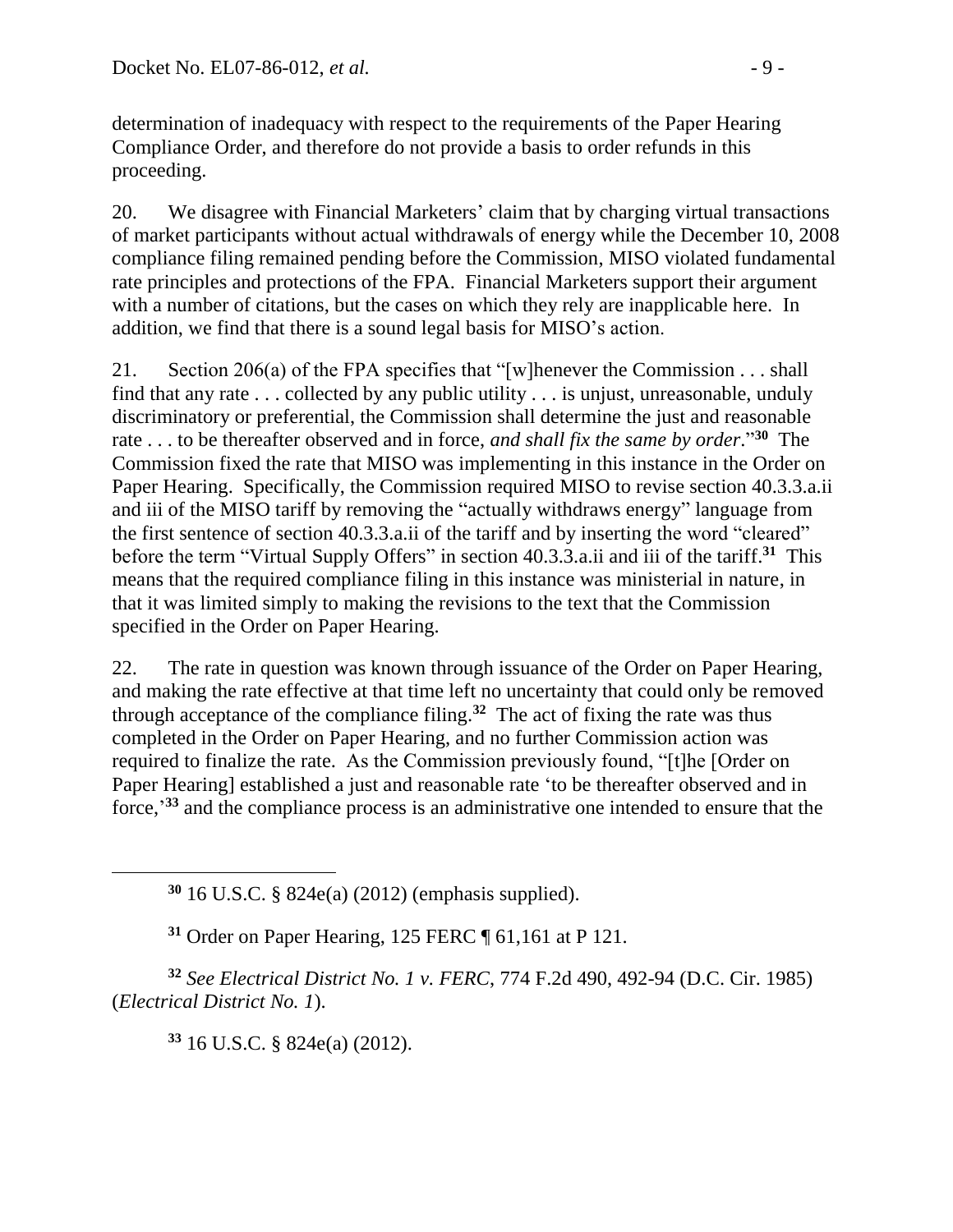Commission-fixed rate is properly on file."**<sup>34</sup>** For these reasons, the Commission's action in the Order on Paper Hearing is precisely the type of "mechanical and expeditious . . . process" that permits fixing a rate in an "initial order" without a requirement of subsequent further Commission approval.**<sup>35</sup>**

23. None of the cases that Financial Marketers cite in support of their position are on point here. Two of these cases deal with natural gas pipelines. While both state that a revised tariff or compliance filing does not become effective until accepted by the Commission, these rulings represent applications of section 154.3(a) of the Commission's regulations under the Natural Gas Act.**<sup>36</sup>** That section supplies the meaning of the term "effective tariff" for purposes of that statute and states that "[t]he effective tariff of a natural-gas company shall be the tariff filed pursuant to the requirements of this part, and permitted by the Commission to become effective." **37** The Commission stated in Order No. 582 that its description of the term "effective tariff" in section 154.3(a) of its regulations "clarifies that a pipeline may not avoid filing for a rate change by making the rate subject to an exception or condition, such as a periodic rate change under a price index."**<sup>38</sup>** While the Natural Gas Act and the FPA establish similar regulatory schemes, and while case precedent under one of these statutes often is equally applicable to issues arising under the other, we are not aware of an instance where a specific provision of the regulations issued under one statute that is intended to clarify a matter specific to the industry regulated under the statute has been found to be applicable under the other statute. We see no basis for concluding that a definition formulated in connection with specific requirements intended to address issues encountered in the regulation of pipeline operations is controlling here. This is particularly the case given that the Commission's actions here are consistent with the process that the court found to be appropriate in *Electrical District No. 1*.

 $\overline{a}$ **<sup>34</sup>** *Wabash Valley Power Ass'n, Inc. v. Midwest Indep. Transmission Sys. Operator, Inc.*, 126 FERC ¶ 61,174, at P 21 (2009) (internal citation omitted).

**<sup>35</sup>** *Electrical District No. 1*, 774 F.2d at 494.

**<sup>36</sup>** *See Dominion Transmission, Inc.*, 118 FERC ¶ 61,036, at P 31 (2007); *LFC Gas Co. v. Northwest Pipeline Corp.*, 68 FERC ¶ 61,024, at 61,087-88 (1994).

**<sup>37</sup>** 18 C.F.R. § 154.3(a) (2015).

**<sup>38</sup>** *Filing and Reporting Requirements for Interstate Natural Gas Company Rate Schedules and Tariffs*, Order No. 582, FERC Stats. & Regs. ¶ 31,025, at 31,385 (1995), *order on reh'g,* Order No. 582-A, FERC Stats. & Regs. ¶ 31,034 (1996).